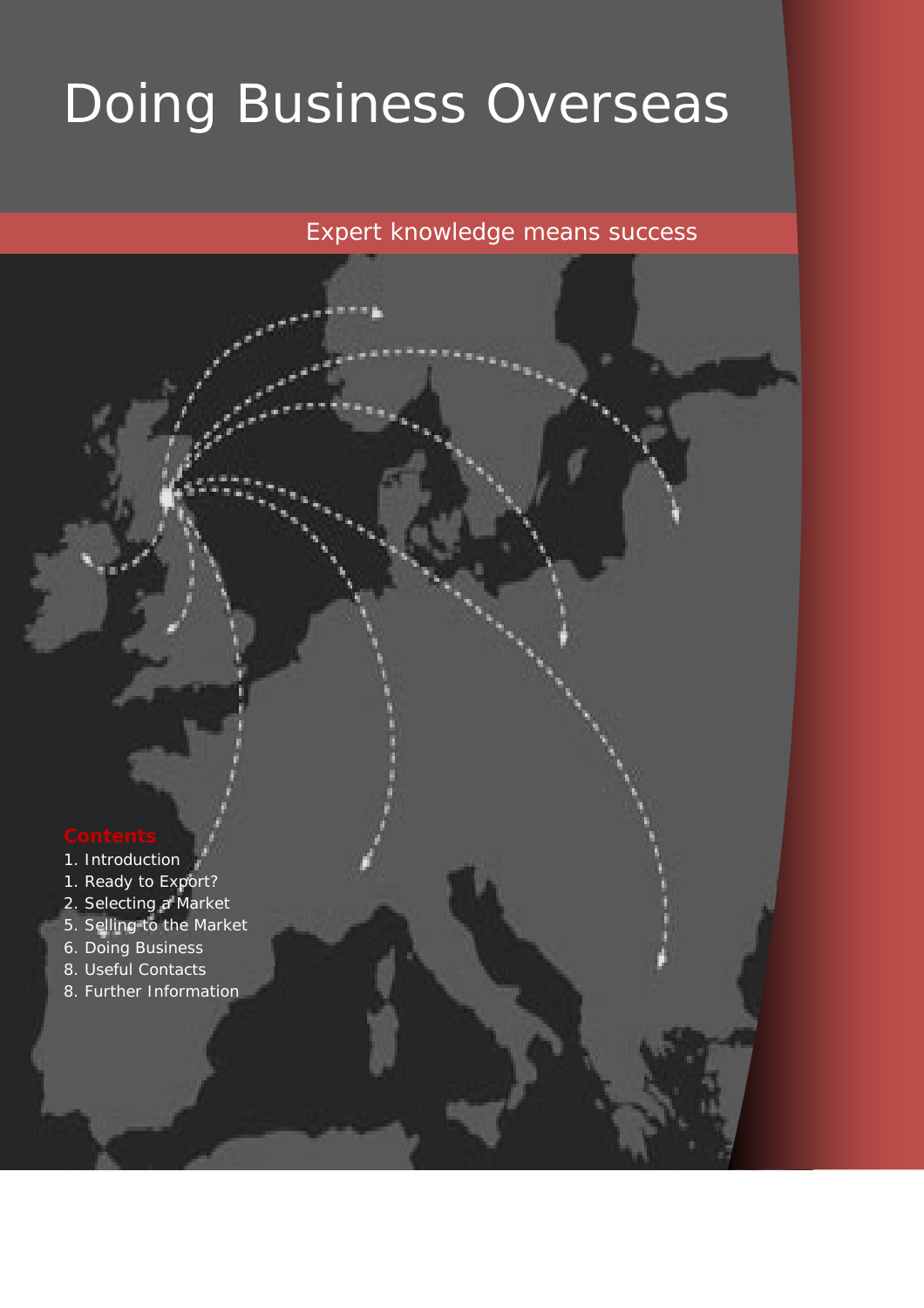### Doing Business Overseas

### Introduction

Exporting can extend your market, boost your turnover and prevent you having too great a dependence on your UK-based customers. But it isn't always an easy option. Starting to export poses a whole new set of challenges, from identifying promising markets and customers to ensuring that you can fulfil your export contracts. Developing new export markets takes time and money.

A planned approach helps you to identify the best opportunities. It ensures that you understand what's involved, and have the resources and skills you need.

UK Trade & Investment is the Government organisation that supports companies in the UK doing business internationally and overseas enterprises seeking to set up or expand in the UK. It operates through a global network with offices in British Embassies overseas, in their headquarters in London and Glasgow and in the 9 English regions.

Before you commit to exporting you need to honestly assess your export potential - both in terms of the readiness of your business and of your product or service.

### It's essential to carry out detailed market research to identify and evaluate the target market. Examine:

- the industry structure:
- the predicted demand for your product or service;
- competition and how you plan to fit into that marketplace;
- any modifications required to make your product or service saleable.

After completing your market research, you can draw up an export plan defining how you will enter the new market. You should plan your sales and promotional activities carefully for each of your target markets determining how to position your product, and choosing the most appropriate sales channels for the country in question. Logistics and distribution will also need to be considered and the relevant paperwork, any required licenses and prevailing export controls determined. Of course, you will also need to put in place clear agreements on payment arrangements backed up by credit insurance.



### Exporting is Good For Business

Companies that export perform better than those that do not, according to a study by UK Trade and Investment- published in March 2002. The report, *Exporting and Business Performance,* demonstrates that firms involved in overseas trade are on average larger, more productive, pay higher wages and use more capital intensive production methods than their non-exporting rivals. It is based on a study of more than 9,000 companies over an 11 year period.

It shows that exporting increases the productivity of firms by 2.7% over the two years following entry to overseas markets and boosts sales by more than 5%. Exporting was also shown to increase employment by 4.1% over the same period.

Other key findings are:

- Exporters were also found to use more capital-intensive production methods than non-exporters.
- Exporters on average pay higher wages than non-exporters.

The report was published on the UK Trade and Investment web site at: www.uktradeinvest.gov.uk

### Ready to Export?

Your decision to begin exporting should be based on a clear understanding of what is involved and what your aims are. At this stage, you will need to consider:

- Additional financing needs and availability;
- Your pay back requirements;
- Your management resources and commitment;
- Your products' export potential;
- Your quality management;
- Your product strengths and weaknesses;
- Your staff's export training needs for example, on export documentation or foreign languages;
- Your staff's suitability for developing the new export markets.

UK Trade & Investment provide a Passport to Export programme, which offers a free export health check, mentoring and ongoing advice, subsidised training and market visits.

### ECGD announces new rules for

### export contracts

On 13 June 2007, the Export Credits Guarantee Department (ECGD), the UK's official export credit agency, announced changes to its foreign content rules that simplify and update the rules for UK exporters looking for support for contracts involving non-UK firms. The main changes are:

- For all contracts (credit or cash) the maximum level of support for foreign content will be 80% of the contract value, where ECGD risk capacity is available.
- The distinction between credit contracts valued at £10m and below will be removed.
- The distinction between goods originating from the EU, Japan and other countries will be removed.
- Software and related services originating in the UK and exported electronically will be treated as UK content.

The rules are set out in a Government response to a public consultation on changes to ECGD policy on support of foreign content. The rules will apply to limited recourse projects and structured finance transactions but not to local costs incurred in the project country (which are subject to Organisation for Economic Co-operation and Development rules).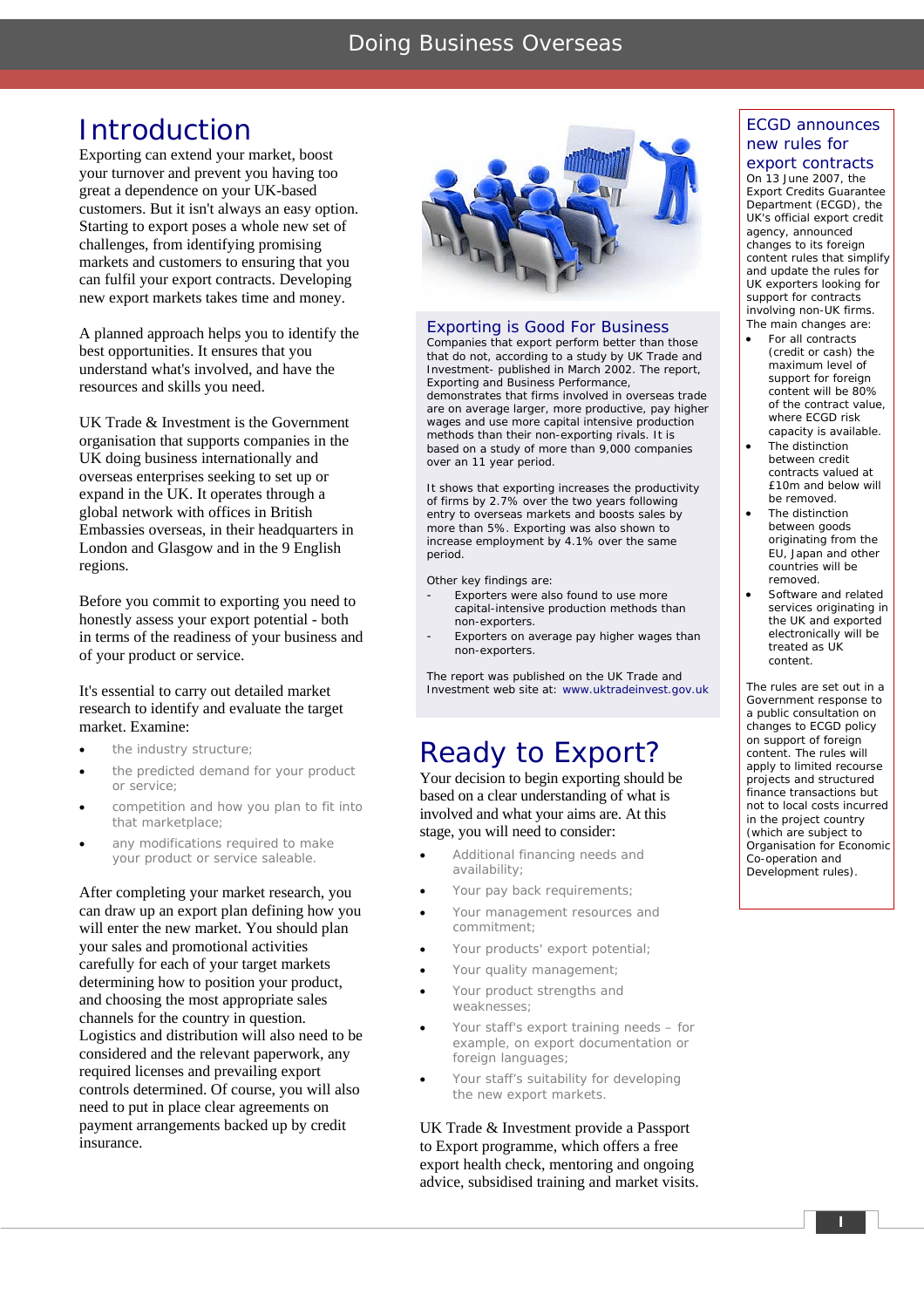### What you can't export

The UK Government maintains export controls to prevent the export of goods, including technology, for a variety of reasons including:

- the collective security of the UK and its allies in NATO;
- national security and foreign policy requirements;
- international legal obligations and commitments;
- non-proliferation policy;
- concerns about terrorism;
- internal repression;
- other human rights violations.

If goods or technologies are subject to UK export controls, a licence is required to gain the legal authority to export them. The Department for Business, Enterprise and Regulatory Reform is the licensing authority.

The <sup>1</sup> BIS's Export Control Organisation is the first point of contact for information on export controls. Their website is www.bis.gov.uk/exportcontrol

They can provide advice on many issues, including how to establish whether or not specific goods need an export licence, the different types of export licences, how to complete export licence application forms and how long they take to process. They are also the point of contact for Export Control Organisation publications and licence application forms.

The Defence Export Services Organisation (DESO) can provide information concerning the export of defence related equipment. Their website is www.deso.mod.uk

For information concerning export controls on antiques and works of art, please visit the Department for Culture, Media and Sport website at www.culture.gov.uk

### Selecting a Market

Success overseas depends on careful planning and preparation. First, you will need to decide how to select (or eliminate) markets. Visiting the market can be a valuable part of your research. But unless you prepare properly before you go, it can also be an expensive way of collecting information available at home. If you are planning to export to multiple markets, you will need to tailor your marketing strategy to each target market. You'll need to appreciate the traditions, culture and legislation of the countries you are trading with to exploit your exporting efforts.

### Consider:

- Size, rate of growth; demand for your products; liability legislation;
- Local and international competition;
- Similarity to UK or other markets familiar to you;
- Market accessibility;
- Ease of transportation;
- Political and economic stability;
- Tariff and other import restrictions;
- Ease of payment;
- Availability of export credit insurance;
- Technical standards;
- Local packaging regulations (that may necessitate product modifications);
- Distribution arrangements within the market;
- Language (a common language doesn't lead to loyalty or understanding).

### Researching the market

### UK Trade and Investment can help you in a number of ways to gather research on your chosen market and/or sector:

- Through the Country Pages of their website — general information is available on many overseas markets;
- Through the Sector Pages of their website — by registering with the website you are able to access more detailed sector information;
	- Through the Overseas Market Introduction Service (OMIS) The Overseas Market Introduction Service (OMIS) provides focussed business advice and helps you assess whether there is a market for your goods, for a charge. The service puts you directly in touch with staff in their overseas offices, who are able to give you access to the best country and sector-specific business advice, as well as offering support during your visits overseas;

• Through the Export Marketing Research Scheme (EMRS) — Successful exporters consider their entry into new markets with care. You may wish to carry out export marketing research to obtain intelligence on topics such as:

- Market size and segmentation;
- Regulations and legislation;
- Customer needs, usage and attitudes;
- Distribution channels;
- Trends;
- Competitor activity, strategy and performance.

### Guide to Importing & Exporting: Breaking down the **Barriers**

HMRC has announced that their information pack on this topic had been updated. This publication is for anybody, whether already in business or not, who wishes to bring goods into the United Kingdom (UK) from outside the European Community (EC), or intends to send goods from the UK out of the EC. The pack has been designed to help you get started on importing and / or exporting, or to help you better understand the procedures involved in these activities.

If you are engaged in selling products to customers based in a Non-EC Country, or you are buying products from a supplier based in a Non-EC Country, the information in this pack will be relevant. Note that certain goods need a Department for Business, Innovation and Skills (BIS) export licence even if they are being transferred to another EC Member State. These goods are all listed military goods, paramilitary goods and certain dual-use goods. *Further information is available at:* http://customs.hmrc.go v.uk/channelsPortalWeb App/downloadFile?conte ntID=HMCE\_PROD\_008

051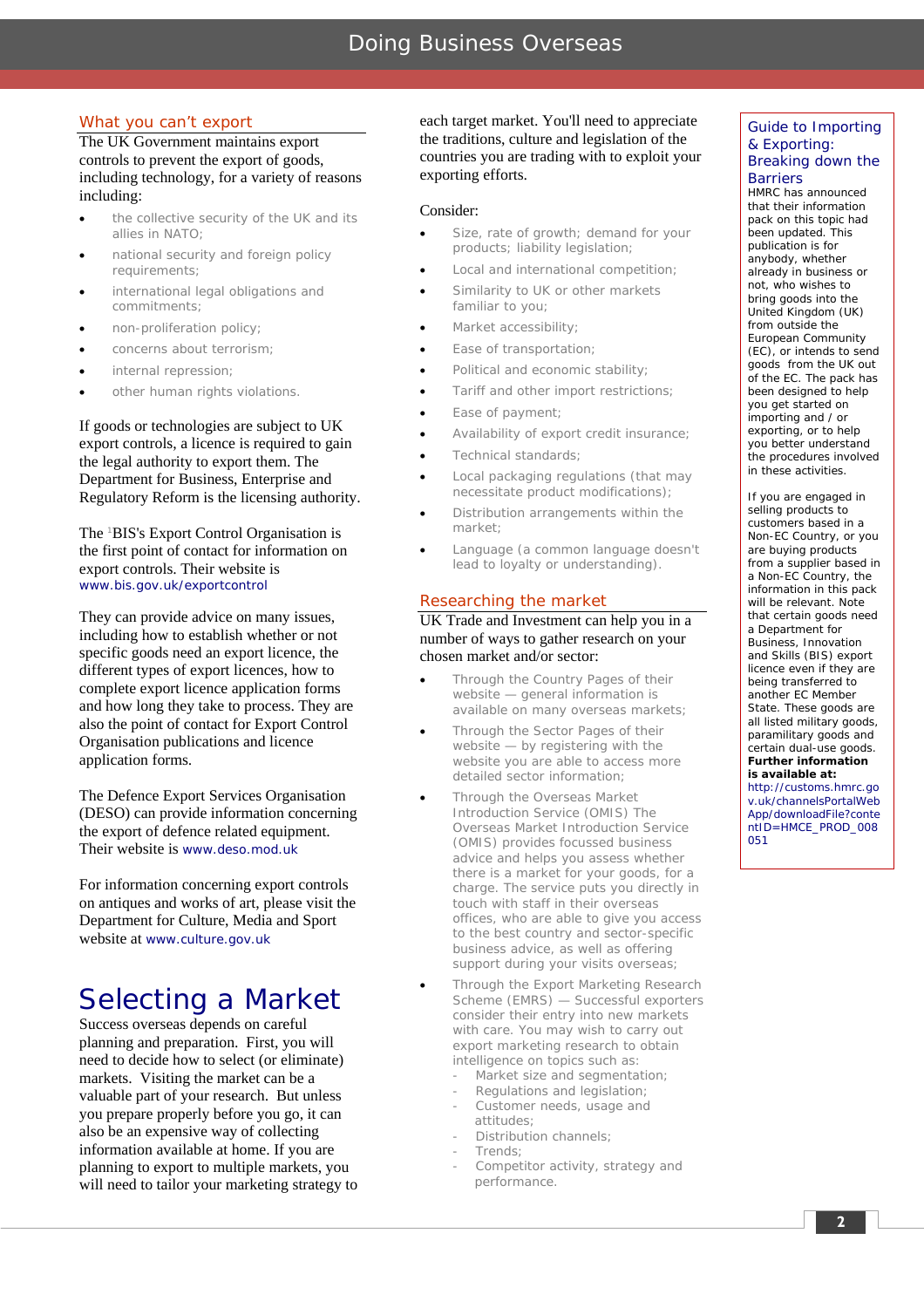The British Chamber of Commerce provide a training course entitled *Researching Export Markets*. For further information, visit their website at www.chamberonline.co.uk

### *Export Marketing Research Scheme (EMRS)*

To be a successful exporter it is essential to plan your entry into the market. The EMRS is a service managed on behalf of UK Trade and Investment by the Association of British Chambers of Commerce from their Coventry office. Hundreds of companies each year access free, professional and independent advice about researching export markets and receive financial subsidies of up to 50% towards marketing research costs. Exporting marketing research is a systematic method of obtaining information in the UK and abroad. It can help your business to decide, for example, whether or not to export to a new market or how to launch a new product. Without this information you are more likely to make costly mistakes and to miss opportunities.

To be eligible, you need to be a UK-based company or business organisation producing goods or services which are mainly of UK origin and which are exportable from the UK. Currently, you may apply if your business has fewer than 250 employees - even if it is a wholly independent subsidiary of a larger parent company. Applicant companies will typically have been formed for more than two years and employ more than five people.

### Features of the service are:

- Free professional advice on export marketing research;
- Financial support for structured marketing research;
- Confidentiality and exclusivity;
- Support for research carried out by Trade Associations.

### Financial support includes:

• Agency-field project: up to 50% of the total project cost where face to face interviews are undertaken in the market, subject to a maximum grant of £15,000 and a minimum of £100. As this method requires the selection of an appropriate agency, it is necessary to issue a written brief to at least three agencies in order to obtain their detailed research proposals. The proposals can then be compared and evaluated to ensure the selected agency meets the research objectives and provides good value for money;

### Ten good reasons to use the Export Marketing Research Scheme

### **1) Put yourself in the "driving seat"**

With a thorough understanding of the marketplace you will be in a better position to persuade others, both in your company and in the market place, that you know the best way to tackle the market.

### **2) Develop an efficient market entry strategy**

- The right product in the right place, at the right time. Your increased understanding allows you to
- manage your time and resources effectively.
- Avoid costly mistakes.
- Choose the most appropriate route for each overseas market.

### **3) Control overseas representatives**

Armed with the facts, you will be in a strong negotiating position to state your expectations for the local market.

### **4) Increase your profits**

- Better knowledge leads to a more efficient approach.
- Higher margins through effective and informed negotiation.
- Safe investment

### **5) Familiarise yourself with the market**

We encourage you to visit the country and experience the culture without the pressure of having to achieve sales: this gives you time to develop a deeper understanding of how the market works and how to do business there.

### **6) Save time and money**

Marketing research helps you to focus your limited time and money upon the most effective overseas markets and sectors within them.

### **7) Gain favour with potential customers**

- People liked to be asked their opinion. Your efforts to find out about their market will be appreciated.
- You won't be embarrassed in front of your customers on future visits.

### **8) A comprehensive report**

- The report helps secure the resources needed to enter the market.
- Report writing organises your data, consolidates your thoughts and focuses your planning.
- The knowledge stays with your company and can be revisited as the market develops.

### **9) Expert help at hand**

- Free advice is available. Contact the EMRS Advisers for a quick chat or an in-depth discussion to help you design the best possible research project.
- The EMRS team will guide you every step of the way.

### **10) Double your budget**

The EMRS can provide grants to cover up to 50 per cent of your costs.

### **Source: British Chambers of Commerce**

• Agency-desk research: up to a third of the cost where there is no visit to the country, subject to a maximum grant of £5,000 and a minimum of £100. A publisher may propose to conduct a marketing research project on an overseas country without visiting the country (using desk research and/or telephone interviews).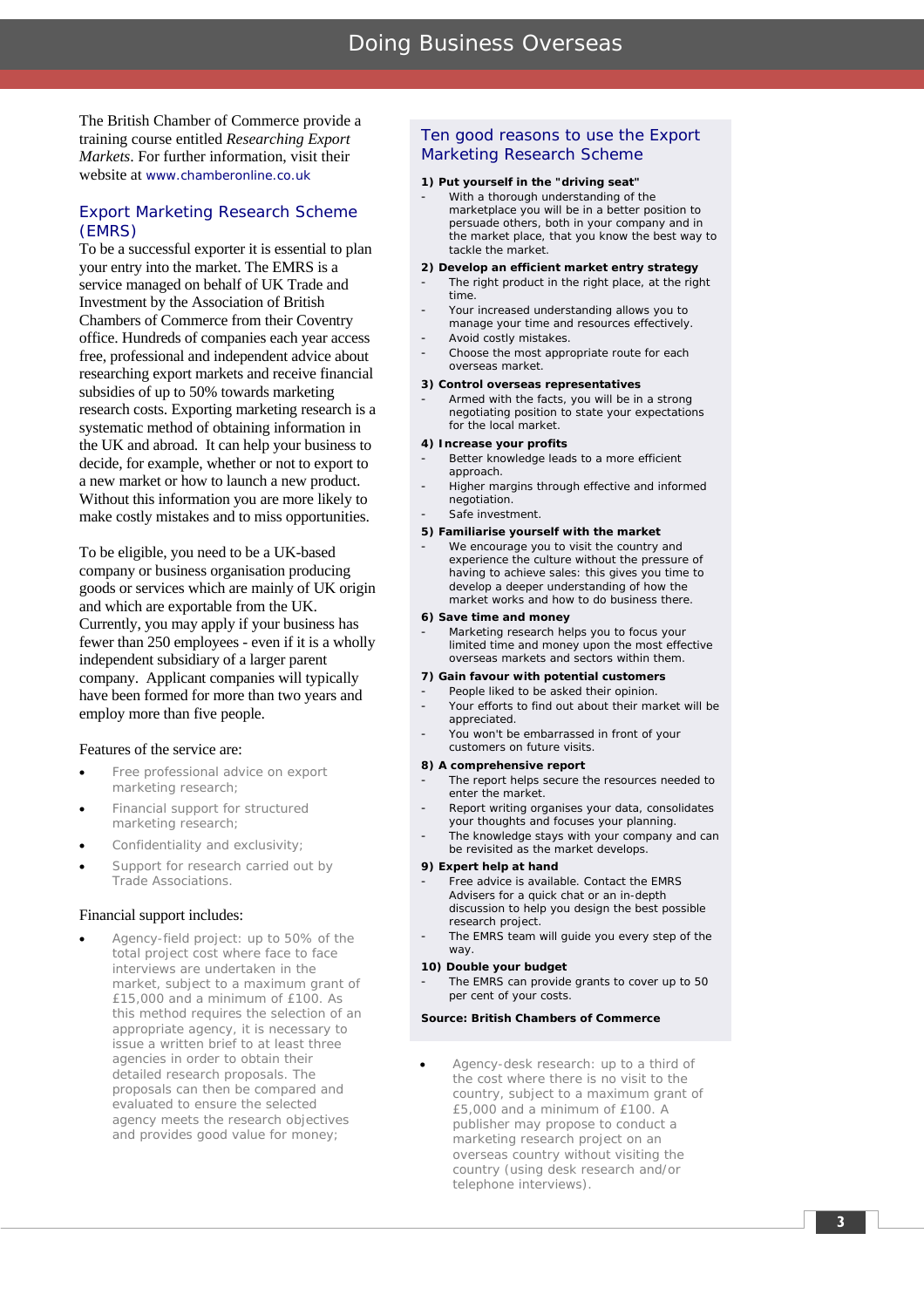### Doing Business Overseas

• In-house terms: If a member of your own staff has the ability and experience to carry out export marketing research, up to 50% of essential travel costs and interpreters' fees, plus a daily allowance for one researcher is available subject to a maximum grant of £5,000 and a minimum of £100.

The Association of British Chambers of Commerce export marketing research advisors will study your proposals carefully and if financial support is approved, a grant may be offered.

### Financial support cannot be granted for:

- overseas visits where marketing research is not the primary objective;
- sales or promotional trips;
- attendance at trade fairs, exhibitions and conferences;
- research conducted wholly or mainly on a group visit or trade mission;
- market development exercises;
- selection and evaluation of potential partners or distributors;
- projects for products or services which are not yet available for export.

### Limitations include:

- **Number of studies:**
	- Companies may receive support for up to ten in-depth field research projects;
	- Projects conducted in the USA, Canada and the European Union may only make up three of your ten in-depth field research projects;
	- A maximum of two in-depth field studies may be supported in any twelve month period;
	- Two desk research studies can be supported each year in addition to the in-depth field projects;
	- Only one in-depth field study may be supported in each country. The exceptions to this rule are the USA and China where two projects may be supported.
- **Amount of Support:** 
	- the maximum available for any one project is £20,000, the minimum grant is £100;
	- the maximum amount available overall to an eligible company is £60,000 of which no more than £40,000 may be taken up in any one year.

### Level of Support:

- Support cannot be given for marketing research projects already commissioned, underway or completed. Similarly, support cannot be given for published reports already purchased;
- Only one project may be supported at any one time. A satisfactory report must be received and the claim settled before any subsequent application may be considered;
- Export marketing research studies will be considered for support on agency or in-house terms, but not a combination of the two.

### **Trade Associations**

UK trade associations are especially encouraged to conduct research on behalf of their members and receive additional financial support – up to 75% of the costs of essential travel and interpreter's fees, plus a daily allowance for one researcher and an element towards administrative costs for research on inhouse terms; and up to 75% of the total project cost for research on agency terms.

### Meeting statutory and technical requirements

Technical Help for Exporters (THE) is a service provided by the British Standards Institution (BSI) to provide information and advice on compliance with overseas statutory and other technical requirements. THE produces a wide range of publications and provides a special updating service of information in some product fields. THE can supply detailed information on foreign regulations; identify, supply and assist in the interpretation of foreign standards and approval procedures; research and consult on technical requirements for a specific product and provide translations of foreign standards, items of legislation and codes of practice. Fees vary according to the amount of work involved.

For further information visit the British Standards Institution (BSI) website at: www.bsigroup.com/ or e-mail: THE@bsiglobal.com

### UKTI announces more help for small businesses keen to export Interested in:

- Talking construction in Dubai?
- Meeting up with key players in India's entertainment industry?
- Networking on nanotechnology in Tokyo?

On 10 November 2008 UK Trade & Investment announced new funding rules that will help small and medium-sized businesses (SMEs) to take part in more overseas trade fairs.

The Tradeshow Access Programme (TAP) supports over 3,000 UK businesses each year. SMEs can apply for grants of £1,000, £1,400 and £1,800 to exhibit their wares at any of the 400 eligible overseas trade fairs each year. These include events such as the "Frames" film, music and television trade show in Mumbai; "Nanotech" in Tokyo; and "The Big 5" construction show in Dubai.

Under current rules, SMEs have been able to apply for a maximum of three TAP grants to participate in trade fairs in their company's lifetime. On 1 April 2009 this changes to a maximum of six grants, with the proviso that the company takes part in trade shows in more than one market. Also from this date, the clock will be reset, and previous grants will not be taken into account. Until then, any business that has used up its three grants by 31 March 2008 can apply for one extra grant to attend any event in the programme.

Grants are aimed at SMEs that are relatively inexperienced exporters and the definition of 'new to export' is being revised to broaden the offer of support.

More information is available at: www.uktradeinvest.gov.uk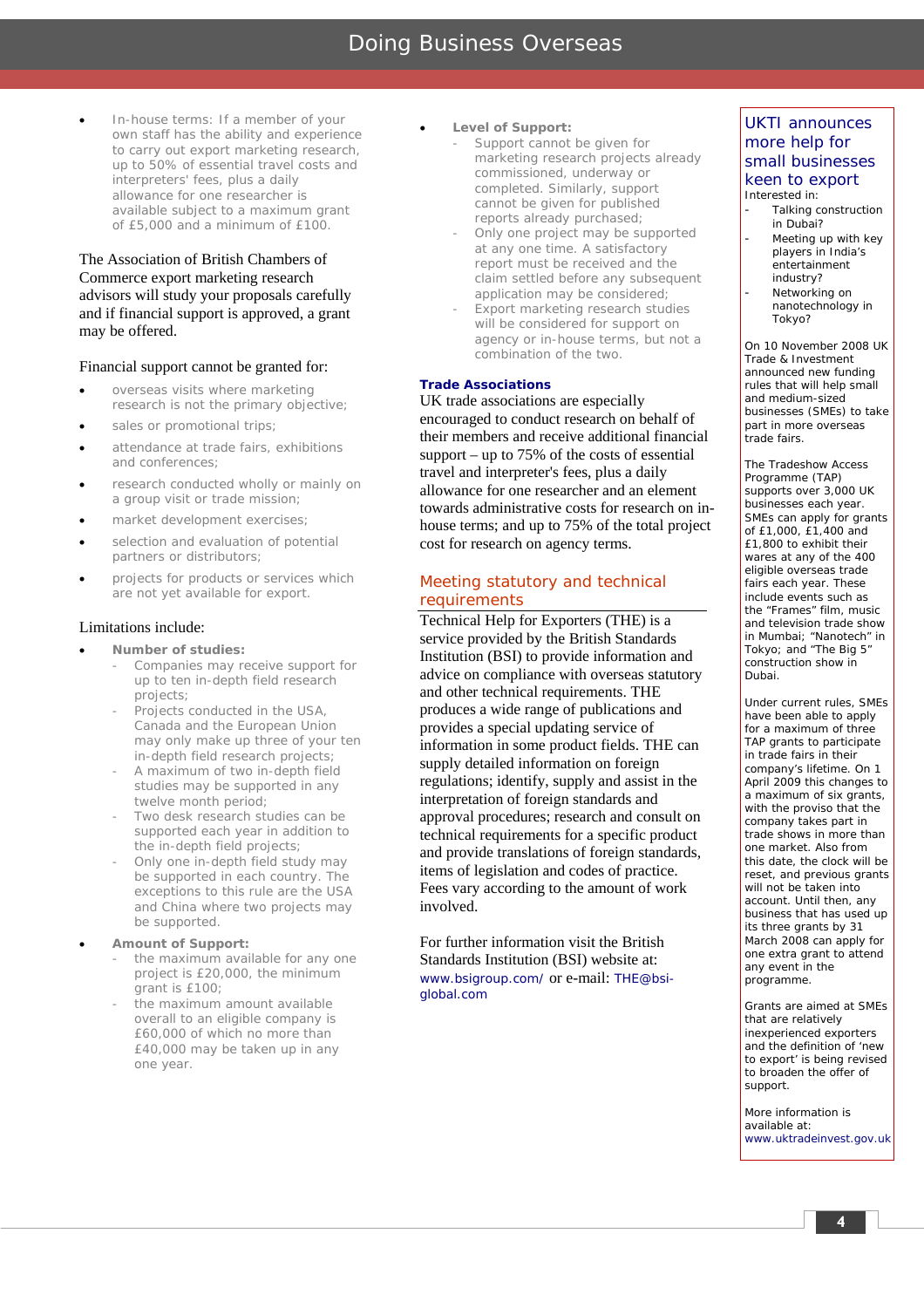### Selling to the Market

There are a number of elements you need to consider to sell successfully overseas. How you organise your sales presence in export markets is one of the key decisions. Depending on your product, you may be able to sell directly. For example, you might be able to sell over the Internet or by exhibiting at local trade shows.

Once you have decided on your target market you will need to determine how best to establish a presence there. But look at what your competitors do, as this will often give you a lead. The key question is how you will reach, supply and service your customers.

### Consider:

- Whether you want to deal with your customers direct;
- Whether to set up a local office:
- How to arrange warehousing, distribution and after-sales service;
- Whether you can afford the management time necessary to maintain a direct relationship with your customers;
- Whether to appoint someone to represent you - an agent who will act on your behalf for a distributor who may hold and distribute stock on his own account;
- Whether to work with a business partner who already understands the local market;
- How you will promote your product and whether your sales literature and packaging needs translation or more fundamental redesign;
- Availability of "trade twinning" (such as through Chambers of Commerce);
- Joining trade delegations.

The choices you make can have important financial and legal consequences. Business link provides a useful guide to Selling and Promotion overseas at the International Trade section of: www.businesslink.gov.uk

When arranging a sales contract with an agent or distributor, you need to ensure that responsibility for delivery and payment is clearly defined. It's also important to remember that intellectual property (IP) protection becomes more complicated if you sell goods overseas. Patents and trade marks are only recognised and protected in the country of origin, so you will need to secure

IP protection in each country you intend to sell into. For more information, read the Business link guide to Intellectual Property Protection Overseas at the International Trade section of: www.businesslink.gov.uk

### Help with finding opportunities

UK Trade & Investment match businesses with international opportunities gathered by their network of British Embassies, High Commissions and Consulates worldwide. If you register your UK-based business on the website you will be able to see the latest opportunities matching your profile - and be alerted by email when new opportunities are published.

### They focus on five types of Business Opportunity:

- Specific Private Sector Opportunities sales opportunities from abroad; also includes enquiries from overseas agents and distributors looking for UK products and services.
- Tenders and Public Sector Opportunities – public and private tender opportunities, including invitations to pre-qualify.
- Joint Venture, Invest, Co-operative Partnering Opportunities – openings for manufacture-under-licence, joint ventures, or opportunities to co-operate in production, management, finance, investment or distribution.
- Multilateral Aid Agency Opportunities details of agreements proposed or approved by the multilateral funding agencies.
- Market Pointers early notification of potential opportunities overseas.

UK Trade & Investment can also help eligible UK businesses take part in overseas exhibitions through its Tradeshow Access Programme (TAP). Financial support is available for small and medium-sized businesses and is focused mainly on those who are new to exporting, or those who are exporting to target areas. If you are eligible, you could receive up to three grants of £1800 (for separate exhibitions) to help you acquire knowledge and experience of exhibiting effectively overseas, as part of your longerterm export strategy.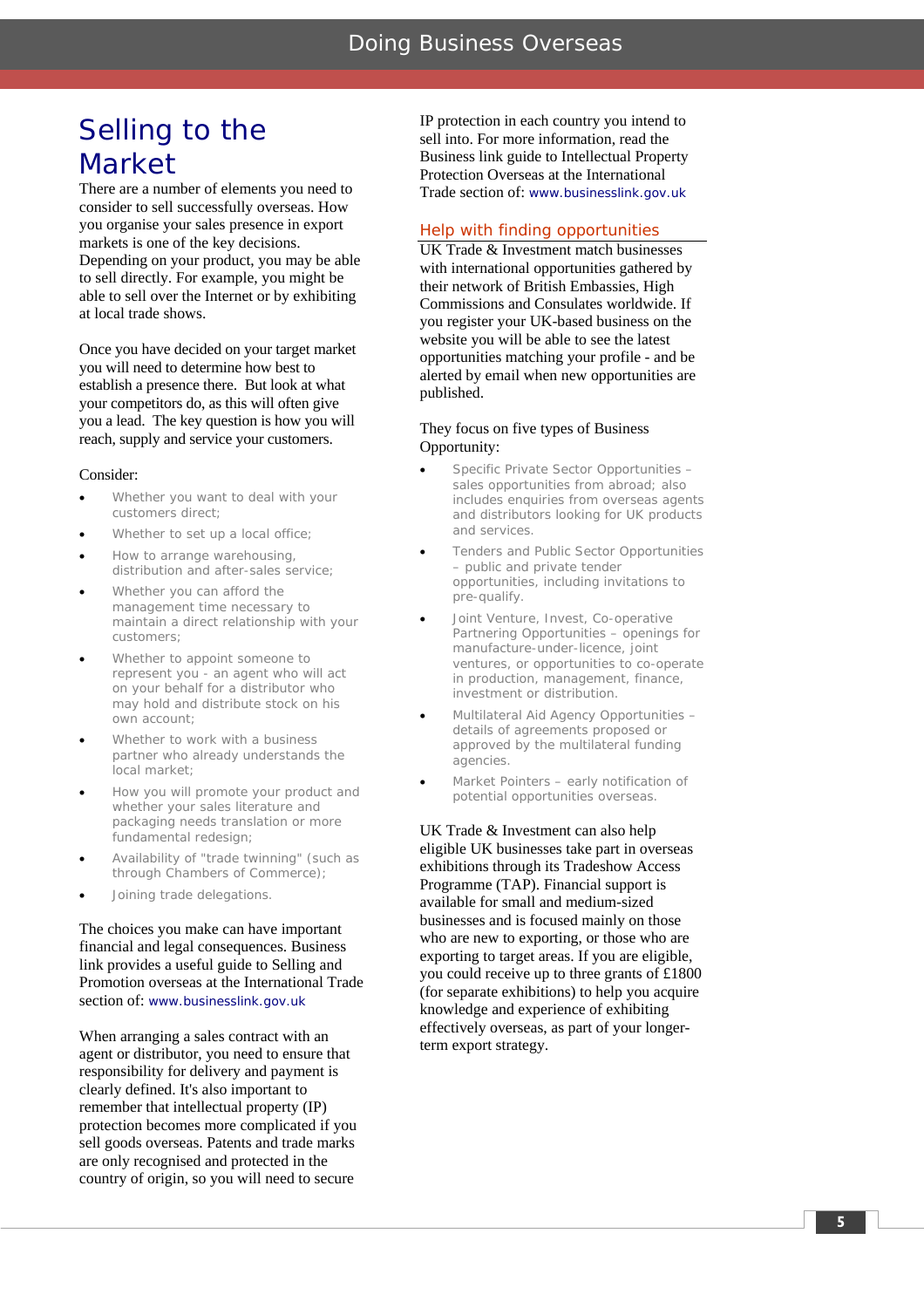## Doing Business

Your customers need to know the price of your product and how it will be delivered and when. You need to be sure that your distribution arrangements are reliable and cost effective and that your pricing and payment terms are not only acceptable to your customer, but meet your requirements and ensure that you receive prompt payment.

### Consider:

- How to handle delivery and documentation;
- Whether your products have special transportation requirements;
- Whether you will quote "delivered" or "ex-works" and in what currency;
- What insurance you need against buyer default and other credit risks;
- What safeguards you need against adverse currency movements;
- Whether you need pre-shipment finance and on what terms;
- What payment terms you will seek and the effect these will have on your cash flow.

### The British Chamber of Commerce can provide advice on the following export procedures:

- customs tariffs;
- documentation requirements;
- licensing;
- shipping terms;
- methods of payment;
- letters of credit.

### For more information visit their website at: www.chamberonline.co.uk

### Export Credits Guarantee Department (ECGD)

ECGD can provide insurance or arrange medium/long-term finance packages in a wide range of markets worldwide for UK exporters of capital goods and projects. They can also provide contacts for private sector insurance for UK exporters of consumables. For more information on how ECGD may be able to help you, visit the ECGD website at www.ecgd.gov.uk or contact their help line: Tel: +44 (0) 20 7512 7887.

### Need help with the paperwork?

SITPRO is the UK's trade facilitation body dedicated to simplifying the international trade process by cutting red tape. A company limited by guarantee, SITPRO is a Non-Departmental Public Body for which the Department of Trade and Industry has responsibility.

SITPRO manages the UK Aligned Series of Export documents, and licenses a network of approved suppliers to provide them. The series now contains nearly 70 standard commercial, transport, banking, insurance and official forms.

SITPRO also offer advice, briefings, publications and checklists covering various international trading practices.

For more help or information on export documentation and procedures visit SITPRO's website at: www.sitpro.org.uk

### Getting your goods to market

The British International Freight Association is the trade association for UK-registered companies engaged in the international movement of freight by all modes of transport. BIFA members provide one or more of the following services:

- European road and rail distribution;
- Maritime intermodal services:
- Air freight consolidation and forwarding;
- Customs broking and consultancy;
- Packing of goods for export;
- Warehousing and distribution;
- Logistics and supply chain management.

BIFA offers up to one day's free consultancy to advise companies on such matters as modes of transport, distribution methods, costing, documentation and payment terms. Further information can be found at: www.bifa.org

### Trade credit insurance

In the Budget 2009, the Government announced a 'top-up' trade credit insurance scheme to help UK businesses maintain their finances in the current economic climate.

Under this scheme, the Government will offer to top up private sector trade credit insurance provision if insurers reduce cover from any business operating in the UK. Cover provided under this scheme will be timelimited and capped at £5 billion, providing a real breathing-space for businesses to adjust to changing circumstances. Further detail on the trade credit insurance top-up scheme can be found at:

http://online.businesslink. gov.uk/bdotg/action/sear chBasicMode?resultPage= 1&expression=trade+cred it+insurance+scheme+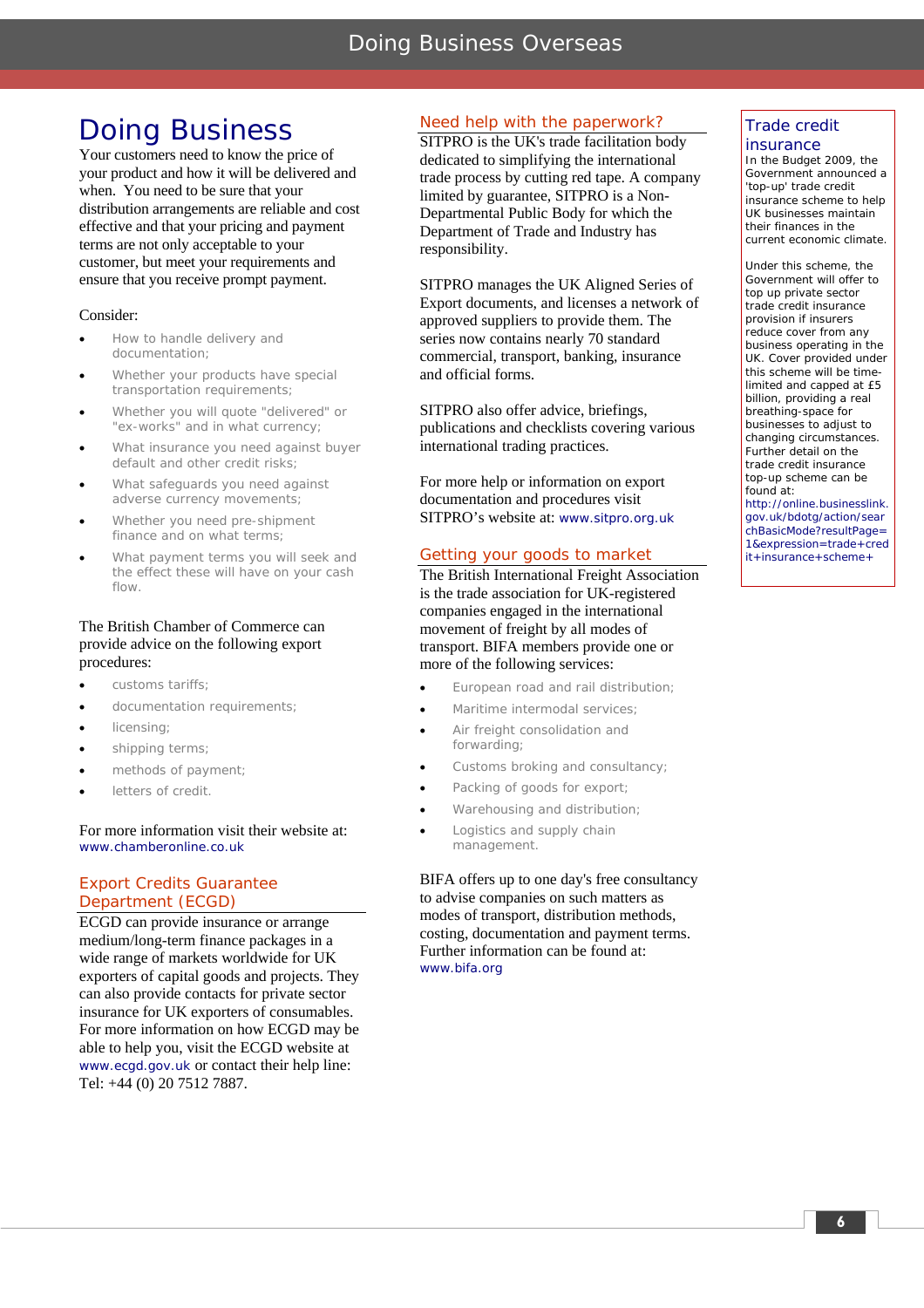### Reviewing your overseas communications

As a company doing business overseas you will almost certainly come up against language and cultural barriers. How you tackle them could mean the difference between success and failure.

The British Chambers of Commerce provide Export Communications Reviews on behalf of UK Trade & Investment through a national network of accredited consultants.

An Export Communications Review provides companies with impartial and objective advice about addressing language and cultural barriers when trading with overseas markets. It involves an in-depth discussion with a communications consultant, who will then prepare a report, highlighting the strengths and weaknesses of current communications, considering written, verbal, personal, promotional and electronic interactions. The report will include practical recommendations to help you communicate more effectively and suggest those organisations or companies who can provide the solutions. An indication of costs and whether financial assistance is available will enable you to draw up outline budgets.

While all exporters can benefit from a review of their communications with overseas customers, companies have been known to benefit considerably when they have had a review at the time they were considering entering a new overseas market, launching a new product overseas or undertaking a new overseas promotional strategy such as attending a trade show or organising a mailshot to the market. Another good time is when you are encountering a downturn in an overseas market or having communications difficulties with one of your overseas representatives.

### The support is open to companies who:

- are UK based and have been trading for a minimum of 2 years;
- currently export or have plans in place to start exporting; and
- export goods or services that are mainly of UK origin.

Financial support is available to companies with fewer than 250 employees.

### Ten good reasons for reviewing your Export Communications

**1) Trade successfully with foreign markets without necessarily learning the language; have a fresh pair of eyes and analyse the way you currently communicate with overseas customers.** 

"I want to sell to the Chinese, I don't want to learn Chinese!"

### **2) Find new markets: consider countries once thought too difficult.**

- "We focused upon the German market and gained an important contract with Siemens as a result."
- "We are hitting more targets plus expanding into new areas".

#### **3) Handle an increased number of enquiries from target markets competently, efficiently and professionally.**

"Makes us appear more professional to potential customers".

### **4) Be proactive.**

"We have the confidence to go out and look for business rather than waiting for business to come in".

### **5) Increase your export business:**

- "it has doubled our turnover to £350,000 since the review.
- "It is difficult to put a figure on it but we are definitely busier on the export side".

### **6) Gain insight to plan future strategies; focus upon customer needs and target markets and allocate resources effectively.**

"The review made us think.

"It enabled us to stay profitable in our shrinking marketplace and enabled us to export into other marketplaces".

#### **7) Have competence to approach the language industries for help; knowledge of prices, procedures and suppliers.**

"We developed an ongoing relationship with our translation agency".

### **8) Improve relationships with overseas customers and distributors.**

- "[We are] getting better at supporting the distributors.
- "[We gained] confidence to deal with overseas customers".

### **9) Identify where language and cultural barriers are causing you to lose business.**

- "Much more actively aware of what to do when in new markets".
- "Because we are looking at things from the customer's perspective, we are making a better job of cultural difficulties".

### **10) An initial review costs only £50 (+VAT).**

"We had nothing to lose".

### *Source: British Chambers of Commerce*

### ECGD Launches New Scheme to Help Exporters

On 20 October 2009, the Export Credits Guarantee Department (ECGD), the UK export credit agency, launched a letter of credit guarantee scheme to assist UK exporters by boosting the availability of short-term export finance.

In the current economic climate, UK exporters are looking for secure forms of payment from their overseas buyers, particularly those in emerging economies. One of the most secure payment mechanisms for foreign trade transactions is a confirmed letter of credit. Under this a bank in the UK guarantees payment to its exporting customer, provided documents stipulated in the letter of credit issued by the buyer's overseas bank are presented to it. In this way, the UK exporter is able to eliminate the risk of nonpayment by its buyer.

By sharing with banks the credit risks associated with confirmed letters of credit, ECGD aims to increase the amount of short-term export finance which the banking sector can make available to UK exporters. This is particularly important at a time when the overall risk appetite of the trade market has been reduced due to the recent difficulties in the financial sector.

To start with, five banks – Barclays, RBS, HSBC, Lloyds TSB and Standard Chartered – are supporting the scheme and will be making arrangements in the coming weeks to allow exporters to participate. It will cover 282 overseas banks in 36 export markets. More banks and export markets are expected to be added to the scheme.